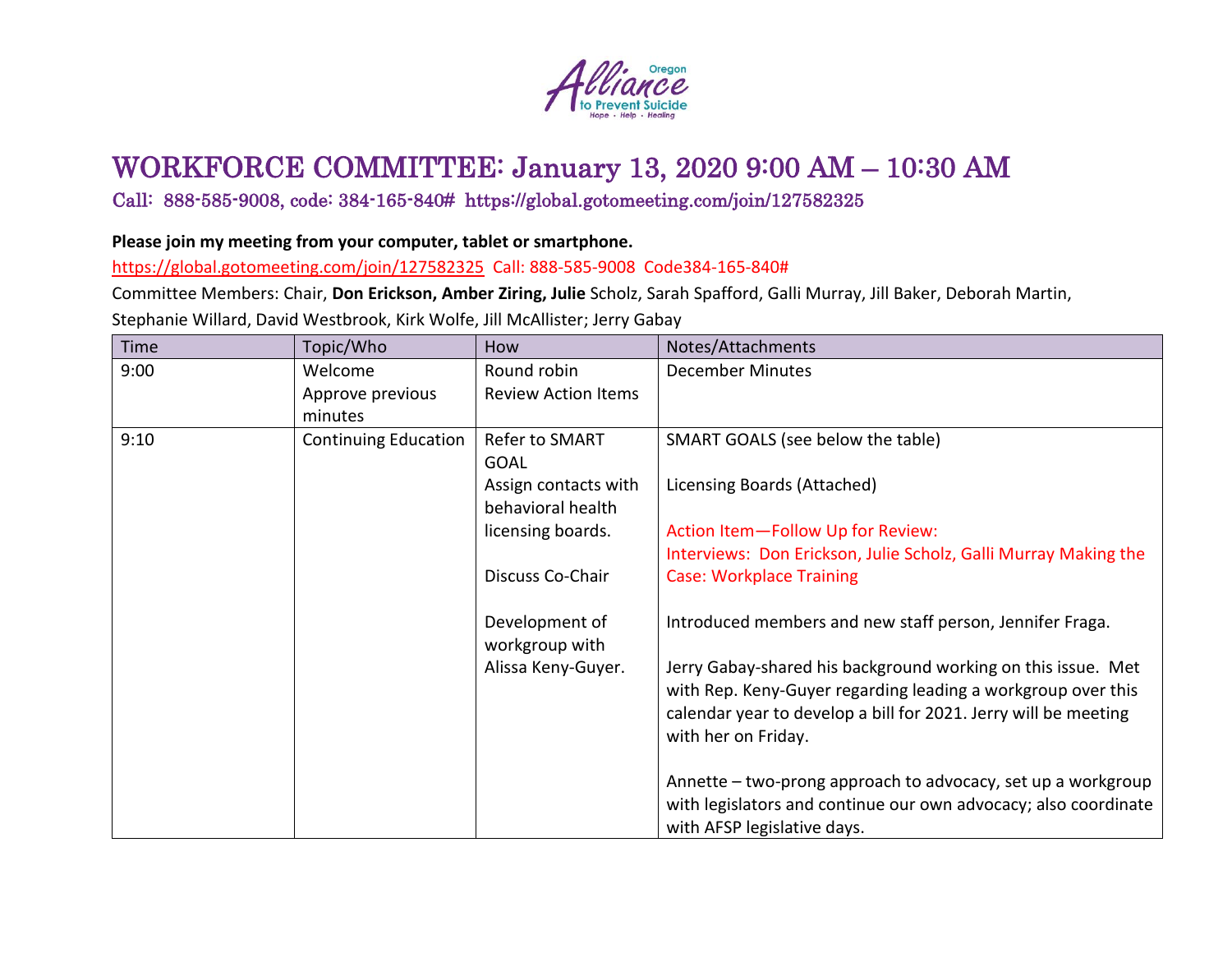

|  | <b>Potential Talking Points:</b>                               |
|--|----------------------------------------------------------------|
|  | Comfort level with screening data<br>$\bullet$                 |
|  | Families come assuming bh forced has the training, but         |
|  | often professionals don't have it.                             |
|  | Suicide makes a lot of people feel uncomfortable,<br>$\bullet$ |
|  | including licensed professionals. So may not voluntarily       |
|  | seek out the training.                                         |
|  | Life-threatening<br>$\bullet$                                  |
|  | Share the data regarding lack of training for people           |
|  | during graduate school.                                        |
|  | Julie-when we train pediatricians, there is often the          |
|  | assumption that the job is to recognize, refer and screen      |
|  | to behavioral health specialists. Gatekeeper trainers          |
|  | refer people to experts, but experts aren't necessarily        |
|  | trained.                                                       |
|  | Healthy Teen Survey - for self-reported numbers on             |
|  | suicidal ideation.                                             |
|  | Data around CAMS/DBT/Suicide Specific CBT - wellness           |
|  | can be achieved.                                               |
|  | Kirk notes that some of the highest risk youth go into         |
|  | public settings. Mismatch between public sector work           |
|  | with unlicensed professionals. Jerry notes that even           |
|  | licensed professionals don't have the training. He also        |
|  | brings up school administrators and educators. The             |
|  | frontline of people who work with youth and young              |
|  | adults don't have the training.                                |
|  | Think through the spectrum of training needed for              |
|  | different audiences and be clear what we are asking.           |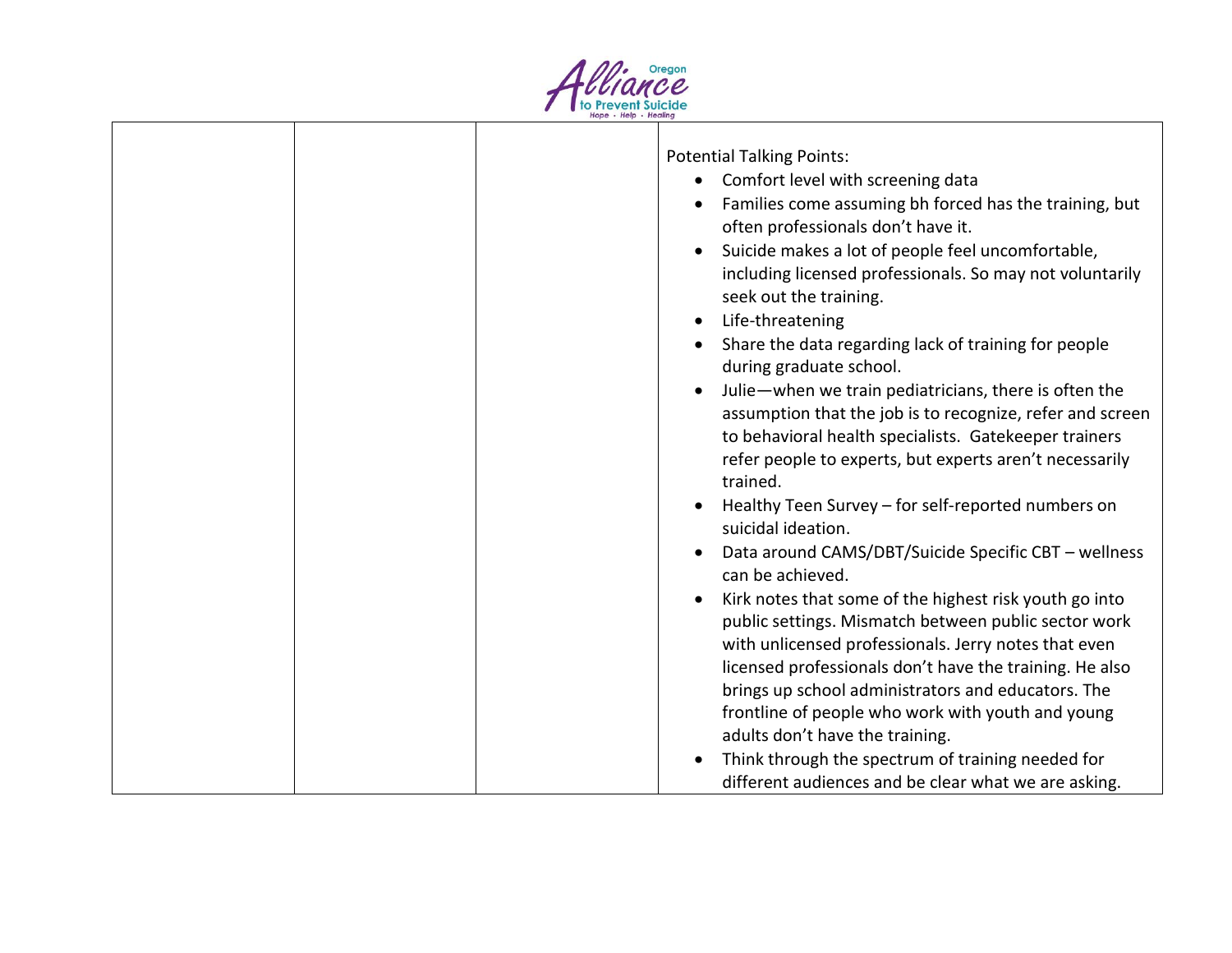

| Action: Annette and Jennifer send out talking points to           |
|-------------------------------------------------------------------|
| committee members by Jan 17. Hear back from committee             |
| members by Jan 24 and share with exec committee in February.      |
|                                                                   |
| Annette asks for suggestions regarding other legislators who      |
| might be interested: Rep. Diego Hernandez, Denys Boles,           |
|                                                                   |
| Wagner, Tanya Sanchez, Sara Gelser, Sen. Steiner-Hayward,         |
| and ask for suggestions                                           |
|                                                                   |
| Annette reach to: Denys Boles, Wagner, Sen Gelser                 |
| Amber-Diego                                                       |
| Julie-                                                            |
| Kirk-notes that we should talk with legislators from our health   |
|                                                                   |
| and mental health committees and with our federal legislators.    |
| Kirk will help us with engaging Wyden. Action: Alliance staff get |
| list of members of the health/mental health legislative           |
| committees and share with workforce committee members.            |
| Map out a time line for the next session.                         |
|                                                                   |
|                                                                   |
| Annette asks for feedback from the committee regarding which      |
| stakeholders should be included in the Continuing Education       |
| Legislative Workgroup.                                            |
|                                                                   |
| Jerry notes that it is advantageous to have a broad, diverse      |
| group engaged in the legislative workgroup so that varied views   |
| can be heard and considered in developing the legislation. This   |
|                                                                   |
| also helps during the rules process.                              |
|                                                                   |
| Amber – Suggests inviting everyone to the table as                |
| stakeholders, but keeping the focus on training behavioral        |
| health workforce - helping the experts to be experts. She         |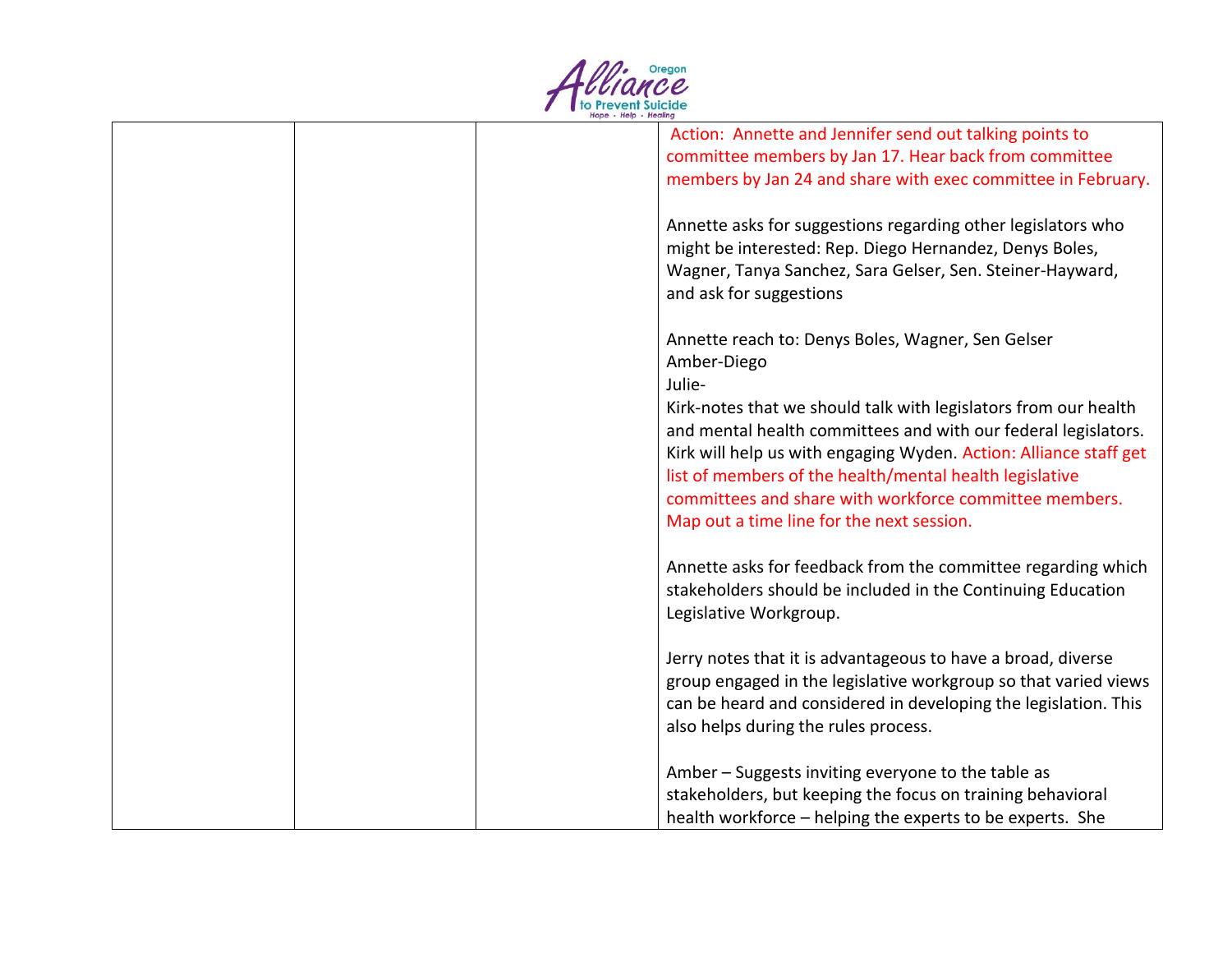

|       |                          |                            | thinks with multiple stakeholders it might seed the field for<br>others being required to take the training.                                                                                                                                                  |
|-------|--------------------------|----------------------------|---------------------------------------------------------------------------------------------------------------------------------------------------------------------------------------------------------------------------------------------------------------|
|       |                          |                            | Kirk-                                                                                                                                                                                                                                                         |
|       |                          |                            |                                                                                                                                                                                                                                                               |
| 10:00 | Committee<br>Description | Review/Revise if<br>needed | Current: The Workforce Development Committee is<br>responsible for researching and recommending programs to<br>improve the skills of physical health providers, those serving<br>people with mental health and substance use challenges, and<br>school staff. |
| 10:15 | Set next agenda          |                            |                                                                                                                                                                                                                                                               |
| 10:30 | Adjourn                  |                            |                                                                                                                                                                                                                                                               |

## **SMART GOALS BELOW**

YSIPP Element: **Objective 6.2Provide training to mental health and substance abuse providers on recognition, assessment and management of at-risk behavior, and the delivery of effective clinical care for those with suicide risk. (See also Objective 6.2c re requiring training)**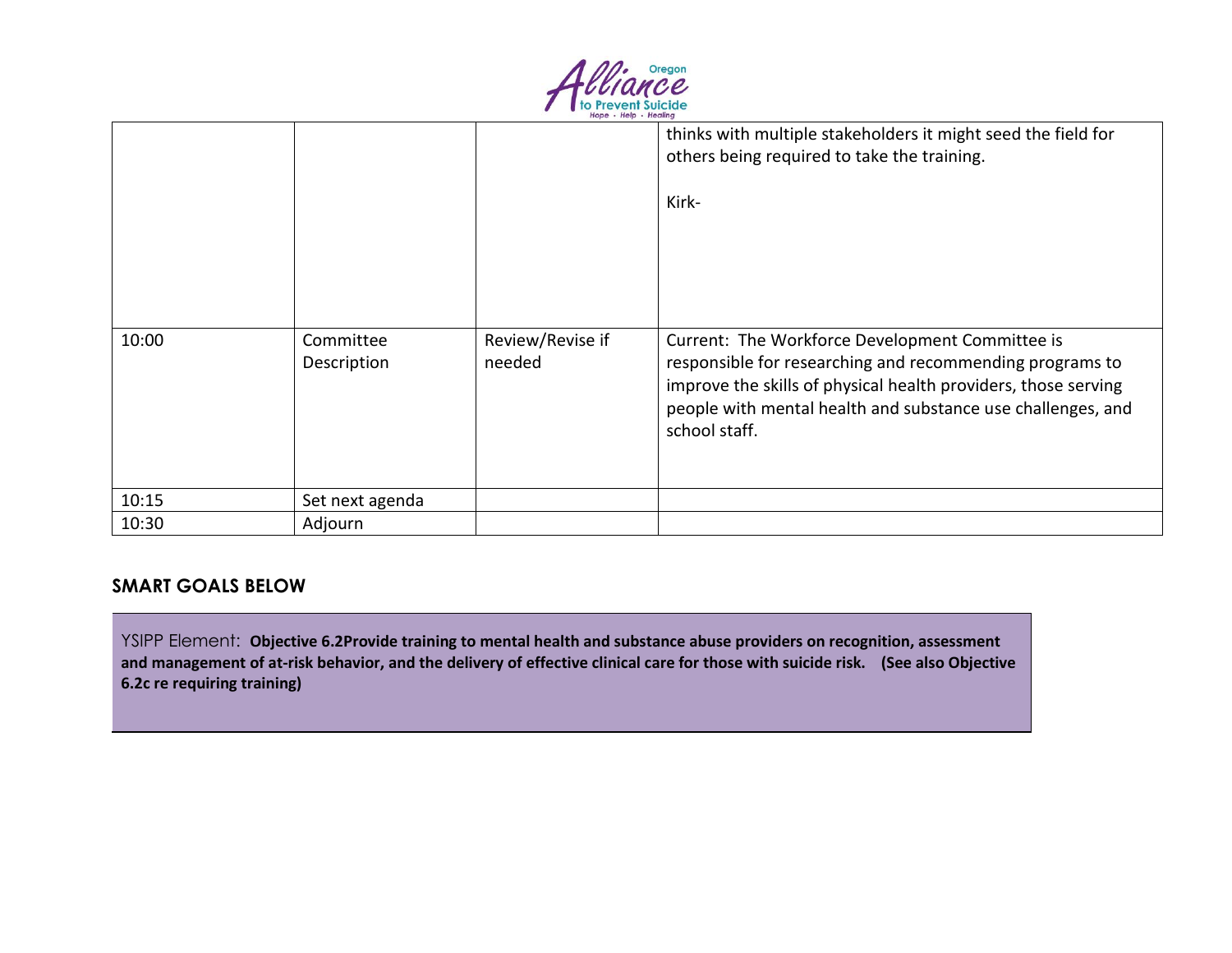

| <b>Strategic Priority</b>                                                                                                                                                                                         | <b>Action Steps</b>                                                                                                                    | Who (Specific names will<br>be added as tasks assigned) | <b>Completed By</b>    | Measurable                                                               |
|-------------------------------------------------------------------------------------------------------------------------------------------------------------------------------------------------------------------|----------------------------------------------------------------------------------------------------------------------------------------|---------------------------------------------------------|------------------------|--------------------------------------------------------------------------|
| By the end of June<br>2021, get<br>legislation passed<br>requiring the<br>behavioral health<br>workforce to take<br>continuing<br>education units on<br>suicide<br>assessment,<br>intervention and<br>management. | <b>Review legislative</b><br>concept submitted in<br>2019 session and<br>revise if necessary                                           | <b>Workforce Committee</b>                              | <b>January 1, 2020</b> | Legislative concept<br>complete. Approval by<br><b>Alliance members.</b> |
|                                                                                                                                                                                                                   | Meet with key<br>behavioral health<br>providers and their<br>organizations to gain<br>support for legislation<br>and address concerns. | <b>Workforce Committee</b>                              | September 30,<br>2020  | <b>Documentation of meetings</b><br>and number of contacts               |
|                                                                                                                                                                                                                   | <b>Meet with legislators</b><br>(starting with Alliance<br>members) to present<br>the concept and find<br>sponsor(s) for the bill      | <b>Workforce Committee</b>                              | June 30, 2020          | <b>Bill sponsor obtained.</b>                                            |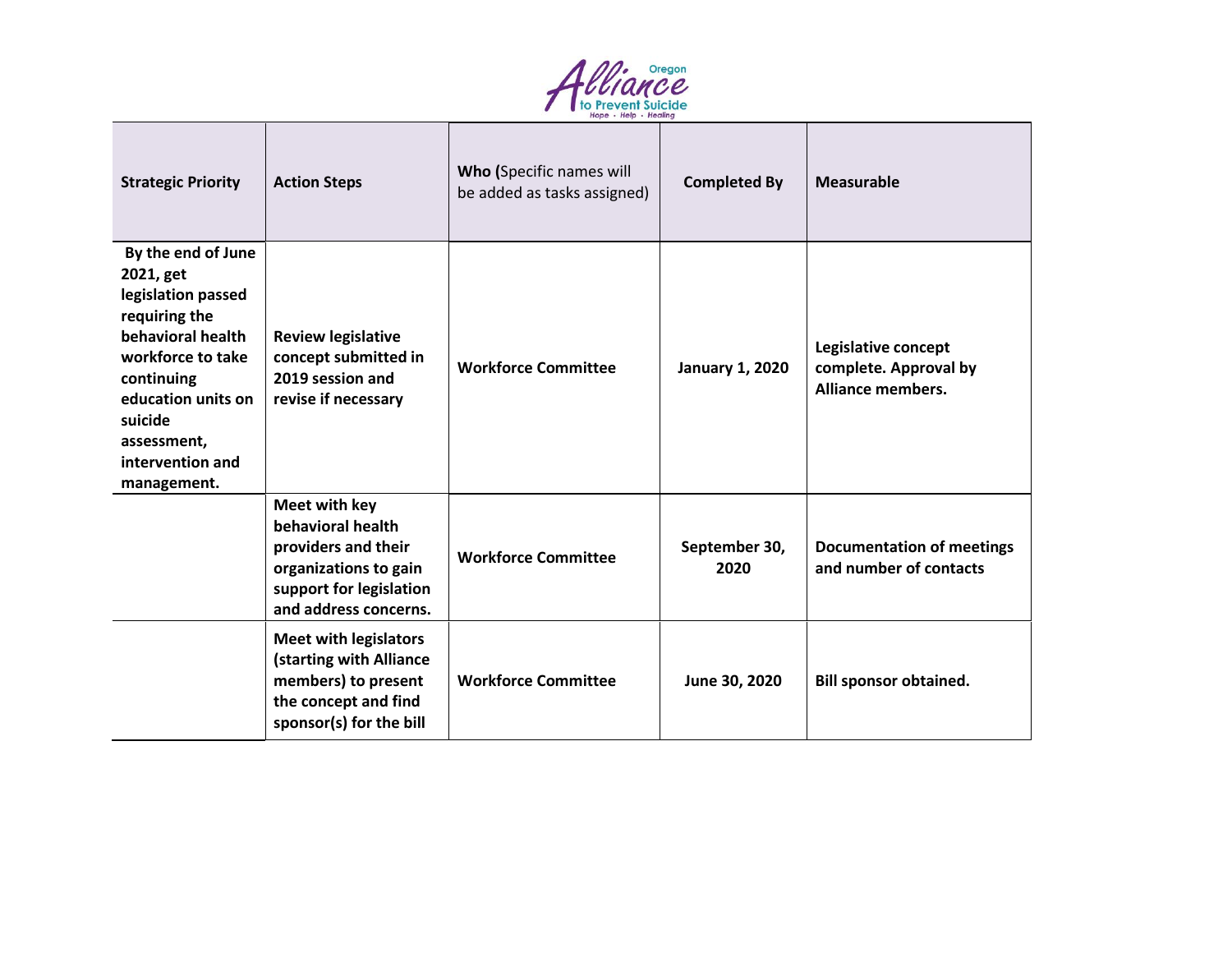

|                                                                                                                                                                                                                                                                                                                                    | <b>Work with legislative</b><br>counsel on drafting the<br>bill | <b>Workforce Committee</b>                              | September 30,<br>2020   | <b>Bill drafted</b>               |  |  |
|------------------------------------------------------------------------------------------------------------------------------------------------------------------------------------------------------------------------------------------------------------------------------------------------------------------------------------|-----------------------------------------------------------------|---------------------------------------------------------|-------------------------|-----------------------------------|--|--|
|                                                                                                                                                                                                                                                                                                                                    | <b>Bill introduced.</b>                                         | <b>Workforce Committee</b>                              | <b>February 1, 2021</b> |                                   |  |  |
| YSIPP Element Goal 2 and Objective 2.1 a Develop, implement and evaluate communication efforts designed to prevent<br>suicide by changing knowledge, attitude and behaviors. And Objective 4.2 Encourage community-based setting to implement<br>effective programs and provide education to promote wellness and prevent suicide. |                                                                 |                                                         |                         |                                   |  |  |
| <b>Strategic Priority</b>                                                                                                                                                                                                                                                                                                          | <b>Action Steps</b>                                             | Who (Specific names will<br>be added as tasks assigned) | <b>Completed By</b>     | <b>Measurable</b>                 |  |  |
| Develop resource<br>papers and case<br>studies as a<br>resource to<br>employers<br>(especially<br>employers of<br>youth in higher<br>risk industries) to<br>use in developing<br>workforce suicide                                                                                                                                 | <b>Research and write the</b><br>papers                         | <b>AOCMHP</b>                                           | Sept. 30, 2019          | Papers completed and<br>reviewed. |  |  |